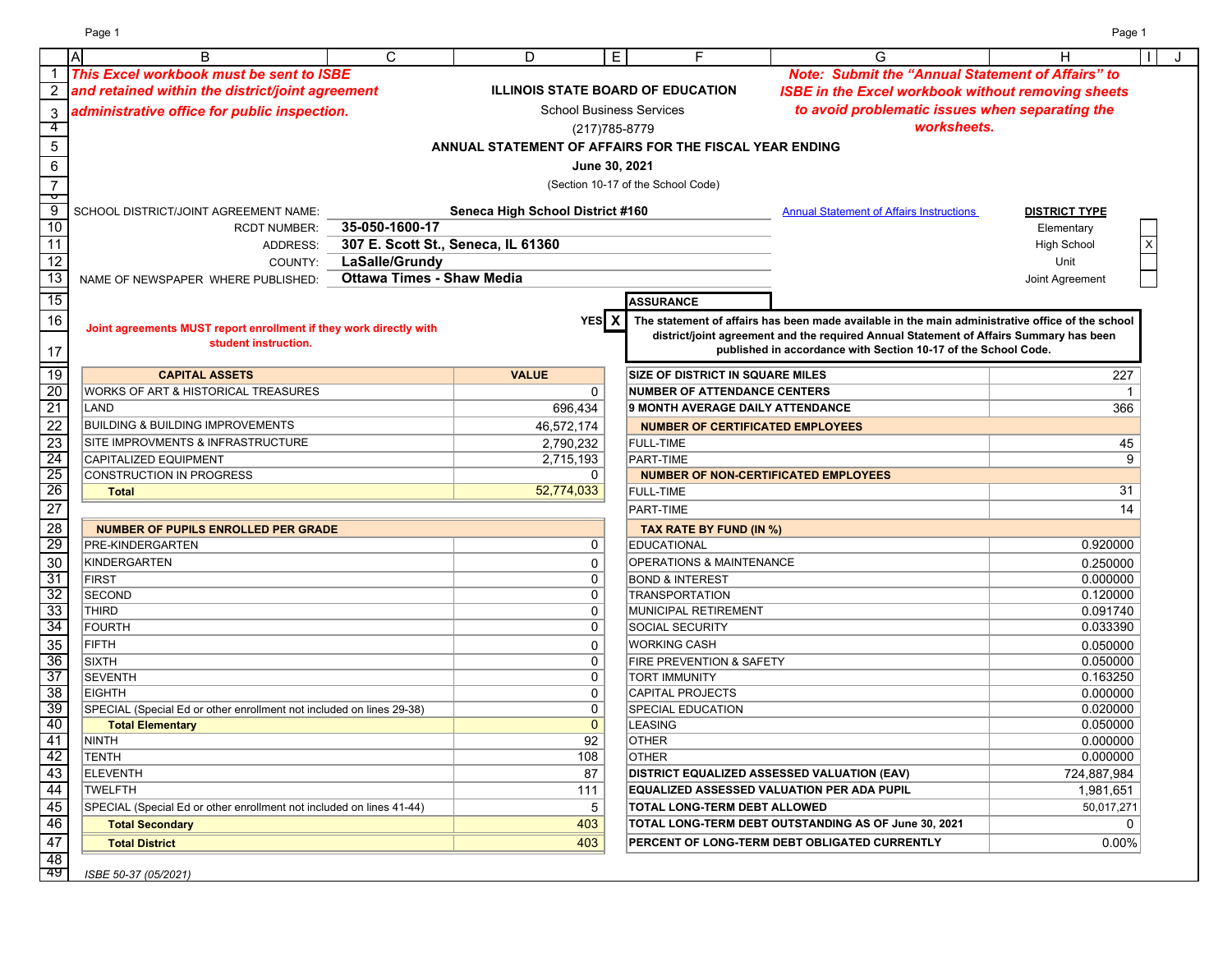|                 | Α                                                                                                                          | B          | $\mathsf{C}$       | D                       | E                   |                                            | G                       | H                       |                     | J            | Κ                 |
|-----------------|----------------------------------------------------------------------------------------------------------------------------|------------|--------------------|-------------------------|---------------------|--------------------------------------------|-------------------------|-------------------------|---------------------|--------------|-------------------|
| $\overline{1}$  |                                                                                                                            |            |                    |                         |                     | <b>STATEMENT OF ASSETS AND LIABILITIES</b> |                         |                         |                     |              |                   |
| $\overline{2}$  |                                                                                                                            |            |                    |                         |                     | AS OF JUNE 30, 2021                        |                         |                         |                     |              |                   |
| $\overline{3}$  |                                                                                                                            |            |                    |                         |                     |                                            |                         |                         |                     |              |                   |
| 4               |                                                                                                                            |            | (10)               | (20)                    | (30)                | (40)                                       | (50)                    | (60)                    | (70)                | (80)         | (90)              |
|                 |                                                                                                                            | Acct       |                    | <b>Operations &amp;</b> |                     |                                            | <b>Municipal</b>        |                         |                     |              | Fire Prevention & |
|                 | <b>Description</b>                                                                                                         | No         | <b>Educational</b> | Maintenance             | <b>Debt Service</b> | Transportation                             | <b>Retirement &amp;</b> | <b>Capital Projects</b> | <b>Working Cash</b> | Tort         | Safety            |
| 5               |                                                                                                                            |            |                    |                         |                     |                                            | <b>Social Security</b>  |                         |                     |              |                   |
| 6               | <b>CURRENT ASSETS (100)</b>                                                                                                |            |                    |                         |                     |                                            |                         |                         |                     |              |                   |
| $\overline{7}$  | Cash (Accounts 111 thru 115)                                                                                               |            | 192,426            | 28,589                  |                     | 22,957                                     | 88,703                  |                         |                     |              | 2,819             |
| 8               | Investments                                                                                                                | 120        | 12,870,939         | 2,278,382               | 31,033              | 1,033,884                                  | 1,052,966               | 4,521,305               | 922,143             | 30,513       | 413,753           |
| 9               | <b>Taxes Receivable</b>                                                                                                    | 130        |                    |                         |                     |                                            |                         |                         |                     |              |                   |
| 10              | Interfund Receivables                                                                                                      | 140        |                    |                         |                     |                                            |                         |                         |                     |              |                   |
| 11              | Intergovernmental Accounts Receivable                                                                                      | 150        |                    |                         |                     |                                            |                         |                         |                     |              |                   |
| 12              | <b>Other Receivables</b>                                                                                                   | 160        |                    |                         |                     |                                            |                         |                         |                     |              |                   |
|                 | 13 Inventory                                                                                                               | 170        |                    |                         |                     |                                            |                         |                         |                     |              |                   |
|                 | 14 Prepaid Items                                                                                                           | 180        |                    |                         |                     |                                            |                         |                         |                     |              |                   |
|                 | 15 Other Current Assets                                                                                                    | 190        |                    |                         |                     |                                            |                         |                         |                     |              |                   |
| 16              | <b>Total Current Assets</b>                                                                                                |            | 13,063,365         | 2,306,971               | 31,033              | 1,056,841                                  | 1,141,669               | 4,521,305               | 922,143             | 30,513       | 416,572           |
| $\overline{17}$ | <b>CURRENT LIABILITIES (400)</b>                                                                                           |            |                    |                         |                     |                                            |                         |                         |                     |              |                   |
| 18              | Interfund Payables                                                                                                         | 410        |                    |                         |                     |                                            |                         |                         |                     |              |                   |
| 19              | Intergovernmental Accounts Payable                                                                                         | 420        |                    |                         |                     |                                            |                         |                         |                     |              |                   |
| 20              | Other Payable                                                                                                              | 430        |                    |                         |                     |                                            |                         |                         |                     |              |                   |
|                 | 21 Contracts Payable                                                                                                       | 440        |                    |                         |                     |                                            |                         |                         |                     |              |                   |
| 22              | Loans Payable                                                                                                              | 460        |                    |                         |                     |                                            |                         |                         |                     |              |                   |
|                 | 23 Salaries & Benefits Payable                                                                                             | 470<br>480 |                    |                         |                     |                                            |                         |                         |                     |              |                   |
|                 | 24 Payroll Deductions & Withholdings<br>25 Deferred Revenues & Other Current Liabilities                                   | 490        |                    |                         |                     |                                            |                         |                         |                     |              |                   |
|                 | 26 Due to Activity Fund Organizations                                                                                      | 493        |                    |                         |                     |                                            |                         |                         |                     |              |                   |
| $\overline{27}$ | <b>Total Current Liabilities</b>                                                                                           |            | $\overline{0}$     | $\mathbf{0}$            | $\overline{0}$      | $\mathbf 0$                                | $\mathbf{0}$            | $\mathbf{0}$            | $\mathbf{0}$        | $\mathbf{0}$ | $\mathbf{0}$      |
| 28              | <b>LONG-TERM LIABILITIES (500)</b>                                                                                         |            |                    |                         |                     |                                            |                         |                         |                     |              |                   |
|                 | 29 Long-Term Debt Payable                                                                                                  | 511        |                    |                         |                     |                                            |                         |                         |                     |              |                   |
| 30              | <b>Total Liabilities</b>                                                                                                   |            | $\overline{0}$     | $\mathbf{0}$            | $\mathbf{0}$        | $\mathbf{0}$                               | $\mathbf{0}$            | $\mathbf{0}$            | $\mathbf{0}$        | $\mathbf{0}$ | $\mathbf{0}$      |
|                 |                                                                                                                            |            |                    |                         |                     |                                            |                         |                         |                     |              |                   |
| 31<br>32        | Reserved Fund Balance                                                                                                      | 714        |                    |                         |                     |                                            | 360,197                 |                         |                     |              |                   |
| 33              | Unreserved Fund Balance                                                                                                    | 730        | 13,063,365         | 2,306,971               | 31,033              | 1,056,841                                  | 781,472                 | 4,521,305               | 922,143             | 30,513       | 416,572           |
| 34              | Investments in General Fixed Assets<br><b>Total Liabilities and Fund Balances</b>                                          |            | 13,063,365         | 2,306,971               | 31,033              | 1,056,841                                  | 1,141,669               | 4,521,305               | 922,143             | 30,513       | 416,572           |
|                 |                                                                                                                            |            |                    |                         |                     |                                            |                         |                         |                     |              |                   |
| 35              |                                                                                                                            |            |                    |                         |                     |                                            |                         |                         |                     |              |                   |
| 36<br>37        | Above should match the amounts in the Annual Financial Report (AFR) on the "Assets-Liab" tab                               |            |                    |                         |                     |                                            |                         |                         |                     |              |                   |
| 38              |                                                                                                                            |            | (10)               | (20)                    | (30)                | (40)                                       | (50)                    | (60)                    | (70)                | (80)         | (90)              |
|                 |                                                                                                                            |            |                    |                         |                     |                                            | <b>Municipal</b>        |                         |                     |              |                   |
|                 | <b>Description</b>                                                                                                         | Acct       | Educational        | Operations &            | <b>Debt Service</b> | Transportation                             | <b>Retirement &amp;</b> | <b>Capital Projects</b> | <b>Working Cash</b> | Tort         | Fire Prevention & |
| 39              |                                                                                                                            | No         |                    | Maintenance             |                     |                                            | <b>Social Security</b>  |                         |                     |              | <b>Safety</b>     |
|                 | 40 Change in cash position                                                                                                 |            |                    |                         |                     |                                            |                         |                         |                     |              |                   |
| 41              | Fiscal Year 21 - Cash and Investments                                                                                      |            | 13,063,365         | 2,306,971               | 31,033              | 1,056,841                                  | 1,141,669               | 4,521,305               | 922,143             | 30,513       | 416,572           |
|                 | 42 Fiscal Year 20 - Cash and Investments*                                                                                  |            | 12,084,334         | 1,851,371               | 24,959              | 1,197,848                                  | 982,282                 | 3,722,176               | 559,249             | 0            | 219,471           |
|                 | 43 Change in cash position                                                                                                 |            | 979,031            | 455,600                 | 6,074               | (141,007)                                  | 159,387                 | 799,129                 | 362,894             | 30,513       | 197,101           |
| 44              |                                                                                                                            |            |                    |                         |                     |                                            |                         |                         |                     |              |                   |
|                 | 45 *The prior year cash and investments can be found on prior year Annual Financial Report (AFR) on the "Assets/Liab" tab. |            |                    |                         |                     |                                            |                         |                         |                     |              |                   |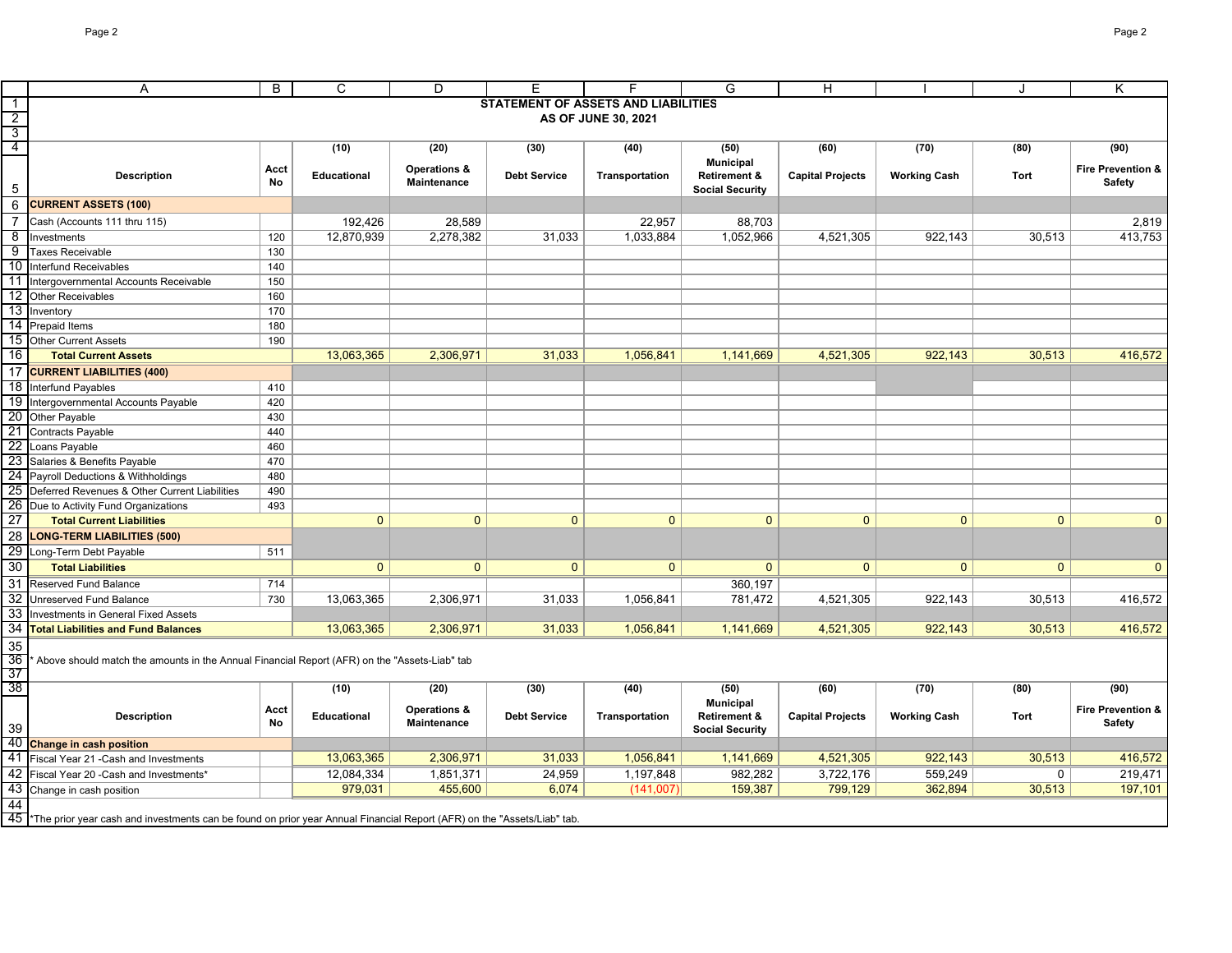|               | A                                                                                                                               | B          | C                  | D                                  | E                                                           |                | G                                                                     | H                                                                                                |                     |              | K                                             |
|---------------|---------------------------------------------------------------------------------------------------------------------------------|------------|--------------------|------------------------------------|-------------------------------------------------------------|----------------|-----------------------------------------------------------------------|--------------------------------------------------------------------------------------------------|---------------------|--------------|-----------------------------------------------|
| $\mathbf{1}$  |                                                                                                                                 |            |                    |                                    |                                                             |                |                                                                       | STATEMENT OF REVENUES RECEIVED/REVENUES, EXPENDITURES DISBURSED/EXPENDITURES, OTHER SOURCES/USES |                     |              |                                               |
|               |                                                                                                                                 |            |                    |                                    | AND CHANGES IN FUND BALANCE - FOR YEAR ENDING JUNE 30, 2021 |                |                                                                       |                                                                                                  |                     |              |                                               |
| $\frac{2}{3}$ |                                                                                                                                 |            |                    |                                    |                                                             |                |                                                                       |                                                                                                  |                     |              |                                               |
|               |                                                                                                                                 |            | (10)               | (20)                               | (30)                                                        | (40)           | (50)                                                                  | (60)                                                                                             | (70)                | (80)         | (90)                                          |
| 5             | <b>Description</b>                                                                                                              | Acct<br>No | <b>Educational</b> | Operations &<br><b>Maintenance</b> | <b>Debt Service</b>                                         | Transportation | <b>Municipal</b><br><b>Retirement &amp;</b><br><b>Social Security</b> | <b>Capital Projects</b>                                                                          | <b>Working Cash</b> | Tort         | <b>Fire Prevention &amp;</b><br><b>Safety</b> |
| 6             | <b>RECEIPTS/REVENUES</b>                                                                                                        |            |                    |                                    |                                                             |                |                                                                       |                                                                                                  |                     |              |                                               |
|               | <b>Local Sources</b>                                                                                                            | 1000       | 8,035,049          | 1,809,587                          | 969,124                                                     | 868,564        | 439,580                                                               | 49,129                                                                                           | 362,894             | 1,057,288    | 357,046                                       |
| 8             | Flow-Through Received/Revenue from One District to<br><b>Another District</b>                                                   | 2000       |                    |                                    |                                                             |                |                                                                       |                                                                                                  |                     |              |                                               |
| 9             | <b>State Sources</b>                                                                                                            | 3000       | 455,941            |                                    |                                                             | 121,943        |                                                                       |                                                                                                  |                     |              |                                               |
| 10            | <b>Federal Sources</b>                                                                                                          | 4000       | 455.524            | 42,110                             |                                                             |                |                                                                       |                                                                                                  |                     |              |                                               |
| 11            | <b>Total Direct Receipts/Revenues</b>                                                                                           |            | 8,946,514          | 1,851,697                          | 969,124                                                     | 990,507        | 439,580                                                               | 49,129                                                                                           | 362,894             | 1,057,288    | 357,046                                       |
| 12            | Rec./Rev. for "On Behalf" Payments                                                                                              | 3998       | 4,001,735          |                                    |                                                             |                |                                                                       |                                                                                                  |                     |              |                                               |
| 13            | <b>Total Receipts/Revenues</b>                                                                                                  |            | 12,948,249         | 1,851,697                          | 969,124                                                     | 990,507        | 439,580                                                               | 49,129                                                                                           | 362,894             | 1,057,288    | 357,046                                       |
| 14            | <b>DISBURSEMENTS/EXPENDITURES</b>                                                                                               |            |                    |                                    |                                                             |                |                                                                       |                                                                                                  |                     |              |                                               |
| 15            | Instruction                                                                                                                     | 1000       | 5,188,942          |                                    |                                                             |                | 87,495                                                                |                                                                                                  |                     | 409,048      |                                               |
|               | 16 Support Services                                                                                                             | 2000       | 2,654,036          | 1,403,597                          |                                                             | 381,514        | 192,698                                                               |                                                                                                  |                     | 617,727      | 159,945                                       |
| 17            | <b>Community Services</b>                                                                                                       | 3000       |                    |                                    |                                                             |                |                                                                       |                                                                                                  |                     |              |                                               |
| 18            | Payments to Other Districts & Govt Units                                                                                        | 4000       | 124,505            |                                    |                                                             |                |                                                                       |                                                                                                  |                     |              |                                               |
| 19            | <b>Debt Services</b>                                                                                                            | 5000       |                    |                                    | 963,050                                                     |                |                                                                       |                                                                                                  |                     |              |                                               |
| 20            | <b>Total Direct Disbursements/Expenditures</b>                                                                                  |            | 7,967,483          | 1,403,597                          | 963,050                                                     | 381,514        | 280,193                                                               | $\Omega$                                                                                         |                     | 1,026,775    | 159,945                                       |
|               | 21 Disb./Expend. for "On Behalf" Payments                                                                                       | 4180       | 4,001,735          | $\mathbf{0}$                       | $\mathbf{0}$                                                | $\mathbf{0}$   | $\Omega$                                                              | $\Omega$                                                                                         |                     | $\mathbf{0}$ | $\Omega$                                      |
| 22            | <b>Total Disbursements/Expenditures</b>                                                                                         |            | 11,969,218         | 1,403,597                          | 963,050                                                     | 381,514        | 280,193                                                               | $\Omega$                                                                                         |                     | 1,026,775    | 159,945                                       |
|               | Excess of Direct Receipts/Revenues Over (Under)                                                                                 |            |                    |                                    |                                                             |                |                                                                       |                                                                                                  |                     |              |                                               |
|               | <b>Direct</b> Disbursements/Expenditures                                                                                        |            | 979,031            | 448,100                            | 6,074                                                       | 608,993        | 159,387                                                               | 49,129                                                                                           | 362,894             | 30,513       | 197,101                                       |
|               | <b>Other Sources of Funds</b><br><b>Other Uses of Funds</b>                                                                     | 7000       |                    | 757,500                            |                                                             |                |                                                                       | 750,000                                                                                          |                     |              |                                               |
| 25            |                                                                                                                                 | 8000       |                    | 750,000                            |                                                             | 750,000        |                                                                       |                                                                                                  |                     |              |                                               |
| 26            | <b>Total Other Sources/Uses of Funds</b>                                                                                        |            | $\mathbf{0}$       | 7,500                              | $\mathbf{0}$                                                | (750,000)      | $\mathbf{0}$                                                          | 750,000                                                                                          | $\mathbf{0}$        | $\mathbf{0}$ | $\Omega$                                      |
| 27            | Excess of Receipts/Revenues & Other Sources of Funds<br>(Over/Under) Expenditures/Disbursements & Other Uses of<br><b>Funds</b> |            | 979,031            | 455,600                            | 6,074                                                       | (141,007)      | 159,387                                                               | 799,129                                                                                          | 362,894             | 30,513       | 197,101                                       |
|               | Beginning Fund Balances - July 1, 2020                                                                                          |            | 12,084,334         | 1,851,371                          | 24,959                                                      | 1,197,848      | 982,282                                                               | 3,722,176                                                                                        | 559,249             | $\mathbf{0}$ | 219,471                                       |
| 29            | Other Changes in Fund Balances Increases<br>(Decreases)                                                                         |            |                    |                                    |                                                             |                |                                                                       |                                                                                                  |                     |              |                                               |
|               | Ending Fund Balances June 30, 2021                                                                                              |            | 13,063,365         | 2,306,971                          | 31,033                                                      | 1,056,841      | 1,141,669                                                             | 4,521,305                                                                                        | 922,143             | 30,513       | 416,572                                       |
| 31            |                                                                                                                                 |            |                    |                                    |                                                             |                |                                                                       |                                                                                                  |                     |              |                                               |
| 32            | This tab should match the amounts in the Annual Financial Report (AFR) on the "Acct Summary" tab                                |            |                    |                                    |                                                             |                |                                                                       |                                                                                                  |                     |              |                                               |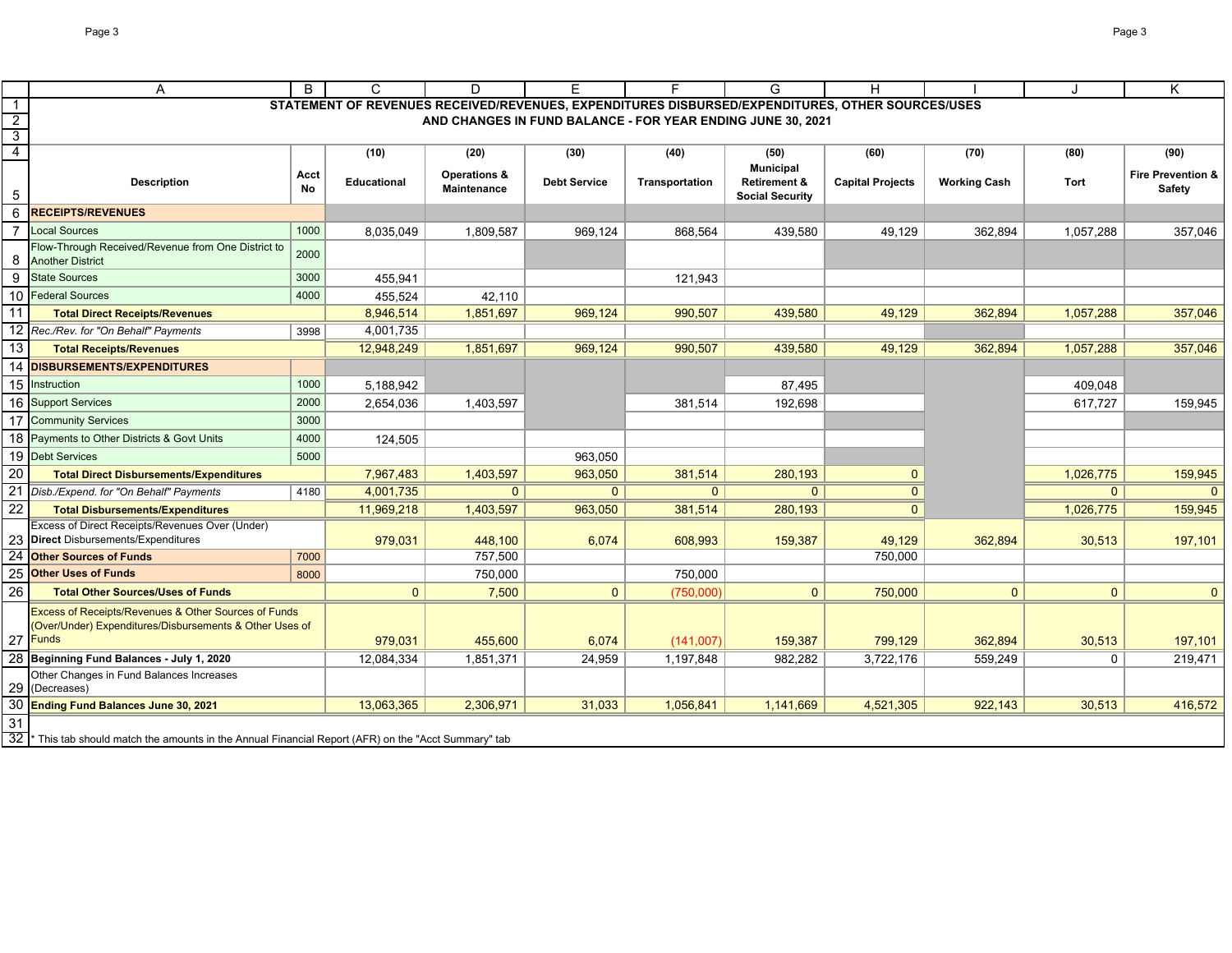|                          | B                                         | C                                                                                                                                                                                                                                                                                         | D    | E.          |                                       | G                    | H              |                                                                          |                         | K                   |           | М                 |
|--------------------------|-------------------------------------------|-------------------------------------------------------------------------------------------------------------------------------------------------------------------------------------------------------------------------------------------------------------------------------------------|------|-------------|---------------------------------------|----------------------|----------------|--------------------------------------------------------------------------|-------------------------|---------------------|-----------|-------------------|
|                          |                                           |                                                                                                                                                                                                                                                                                           |      |             |                                       |                      |                | ANNUAL STATEMENT OF AFFAIRS SUMMARY FOR FISCAL YEAR ENDING JUNE 30, 2021 |                         |                     |           |                   |
|                          |                                           |                                                                                                                                                                                                                                                                                           |      |             |                                       |                      |                |                                                                          |                         |                     |           |                   |
| $\overline{2}$           |                                           |                                                                                                                                                                                                                                                                                           |      |             |                                       |                      |                |                                                                          |                         |                     |           |                   |
| $\overline{3}$           |                                           | The summary must be published in the local newspaper.                                                                                                                                                                                                                                     |      |             |                                       |                      |                |                                                                          |                         |                     |           |                   |
| 4                        |                                           |                                                                                                                                                                                                                                                                                           |      |             |                                       |                      |                |                                                                          |                         |                     |           |                   |
| 5                        |                                           | Copies of the detailed Annual Statement of Affairs for the Fiscal Year Ending June 30, 2021 will be available for public inspection in the school district/joint agreement administrative office by December 1, annually. Indi<br>review this Annual Statement of Affairs should contact: |      |             |                                       |                      |                |                                                                          |                         |                     |           |                   |
|                          |                                           |                                                                                                                                                                                                                                                                                           |      |             |                                       |                      |                |                                                                          |                         |                     |           |                   |
| 6                        |                                           | Seneca High School District #160                                                                                                                                                                                                                                                          |      |             | 307 E. Scott Street, Seneca, IL 61360 |                      |                | 815-357-5000                                                             |                         | 8 a.m. - 4 p.m.     |           |                   |
| $\boldsymbol{7}$         | School District/Joint Agreement Name      |                                                                                                                                                                                                                                                                                           |      |             | Address                               |                      |                | Telephone                                                                |                         | <b>Office Hours</b> |           |                   |
| $\overline{\phantom{a}}$ |                                           | Also by January 15, annually the detailed Annual Statement of Affairs for the Fiscal Year Ending June 30, 2021, will be posted on the Illinois State Board of Education's website@www.isbe.net.                                                                                           |      |             |                                       |                      |                |                                                                          |                         |                     |           |                   |
| $\frac{6}{10}$           |                                           | SUMMARY: The following is the Annual Statement of Affairs Summary that is required to be published by the school district/joint agreement for the past fiscal year.                                                                                                                       |      |             |                                       |                      |                |                                                                          |                         |                     |           |                   |
| $\frac{1}{12}$           |                                           |                                                                                                                                                                                                                                                                                           |      |             |                                       |                      |                |                                                                          |                         |                     |           |                   |
|                          |                                           | Statement of Operations as of June 30, 2021                                                                                                                                                                                                                                               |      |             |                                       |                      |                |                                                                          |                         |                     |           |                   |
|                          |                                           |                                                                                                                                                                                                                                                                                           |      |             | Operations &                          |                      |                | Municipal                                                                |                         |                     |           | Fire Prevention & |
| 13                       |                                           |                                                                                                                                                                                                                                                                                           |      | Educational | Maintenance                           | <b>Debt Services</b> | Transportation | Retirement/Social<br>Security                                            | <b>Capital Projects</b> | Working Cash        | Tort      | Safety            |
| $\overline{14}$          | <b>Local Sources</b>                      |                                                                                                                                                                                                                                                                                           | 1000 | 8,035,049   | 1,809,587                             | 969.124              | 868,564        | 439,580                                                                  | 49.129                  | 362,894             | 1,057,288 | 357,046           |
|                          |                                           | Flow-Through Receipts/Revenues from One                                                                                                                                                                                                                                                   | 2000 |             |                                       |                      |                |                                                                          |                         |                     |           |                   |
| 15                       | District to Another District              |                                                                                                                                                                                                                                                                                           |      |             |                                       |                      |                |                                                                          |                         |                     |           |                   |
| 16                       | <b>State Sources</b>                      |                                                                                                                                                                                                                                                                                           | 3000 | 455,941     |                                       |                      | 121,943        |                                                                          | 0                       | $\Omega$            | $\Omega$  | $\overline{0}$    |
| $\overline{17}$          | <b>Federal Sources</b>                    |                                                                                                                                                                                                                                                                                           | 4000 | 455,524     | 42,110                                |                      |                | $\cap$                                                                   | $\Omega$                | $\Omega$            | $\Omega$  | $\Omega$          |
| 18                       | <b>Total Direct Receipts/Revenues</b>     |                                                                                                                                                                                                                                                                                           |      | 8,946,514   | 1,851,697                             | 969,124              | 990,507        | 439,580                                                                  | 49,129                  | 362,894             | 1,057,288 | 357,046           |
| 19                       |                                           | <b>Total Direct Disbursements/Expenditures</b>                                                                                                                                                                                                                                            |      | 7,967,483   | 1,403,597                             | 963,050              | 381,514        | 280,193                                                                  | $\Omega$                |                     | 1,026,775 | 159,945           |
| 20                       | Other Sources/Uses of Funds               |                                                                                                                                                                                                                                                                                           |      |             | 7,500                                 |                      | (750,000)      |                                                                          | 750,000                 |                     | $\Omega$  |                   |
| 21                       | Beginning Fund Balances - July 1, 2020    |                                                                                                                                                                                                                                                                                           |      | 12,084,334  | 1,851,371                             | 24,959               | 1,197,848      | 982,282                                                                  | 3,722,176               | 559,249             | $\Omega$  | 219,471           |
| 22                       | Other Changes in Fund Balances            |                                                                                                                                                                                                                                                                                           |      |             |                                       |                      |                |                                                                          |                         |                     |           |                   |
| $\overline{23}$          | <b>Ending Fund Balances June 30, 2021</b> |                                                                                                                                                                                                                                                                                           |      | 13,063,365  | 2,306,971                             | 31,033               | 1,056,841      | 1,141,669                                                                | 4,521,305               | 922,143             | 30,513    | 416,572           |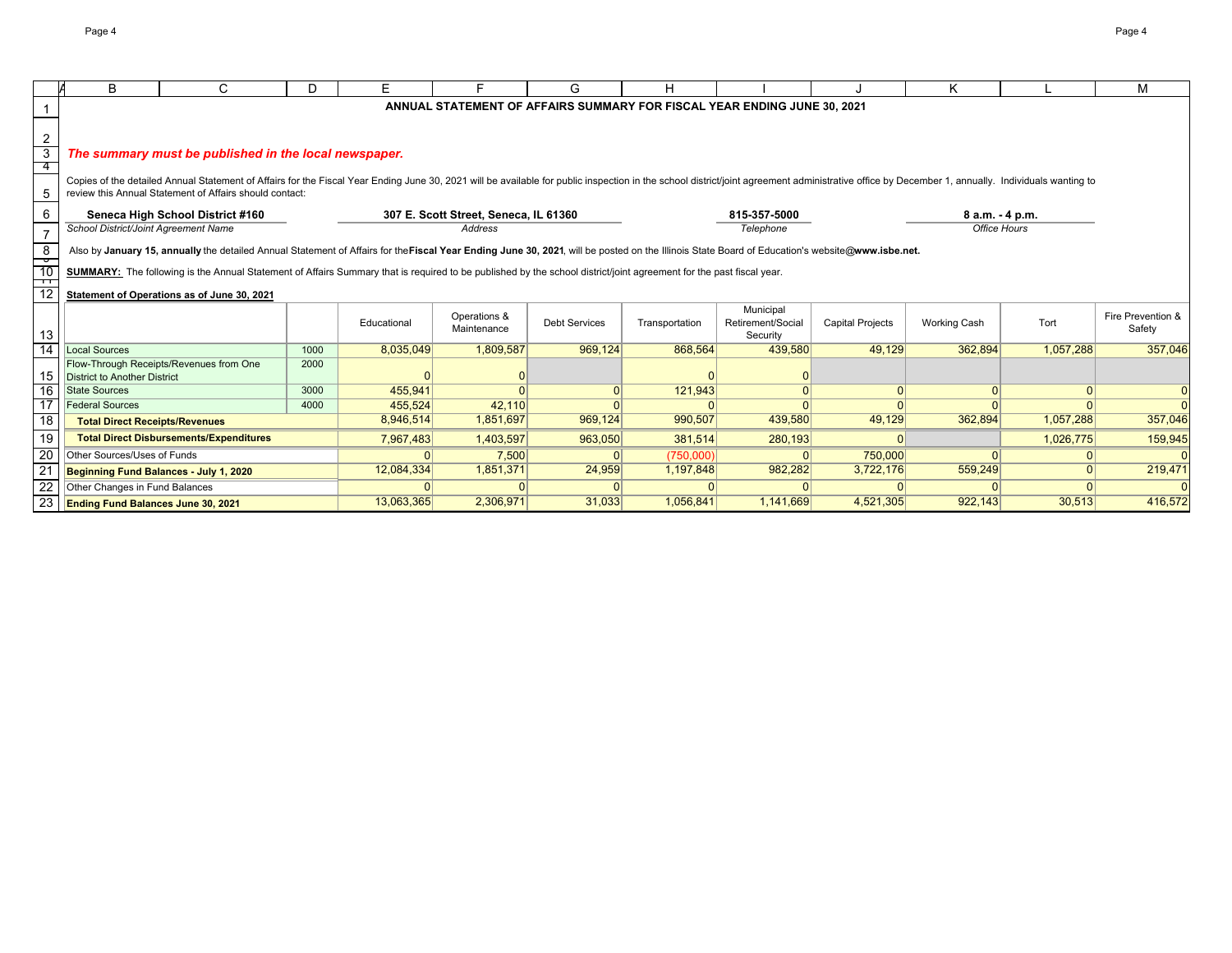|                                              |                                                                                   |                                                                                                  |                                 | F                               |
|----------------------------------------------|-----------------------------------------------------------------------------------|--------------------------------------------------------------------------------------------------|---------------------------------|---------------------------------|
| B                                            | C                                                                                 | D<br>SALARY SCHEDULE OF GROSS PAYMENTS FOR CERTIFICATED PERSONNEL AND NON-CERTIFICATED PERSONNEL | Е                               |                                 |
|                                              |                                                                                   |                                                                                                  |                                 |                                 |
|                                              | This listing must be published in the local newspaper, sent to ISBE, and retained |                                                                                                  |                                 |                                 |
|                                              |                                                                                   |                                                                                                  |                                 |                                 |
|                                              | within your district/joint agreement administrative office for public inspection. |                                                                                                  |                                 |                                 |
| Seneca High School District #160             |                                                                                   |                                                                                                  |                                 |                                 |
| 35-050-1600-17                               |                                                                                   |                                                                                                  |                                 |                                 |
|                                              |                                                                                   |                                                                                                  |                                 |                                 |
| <b>GROSS PAYMENT FOR CERTIFIED PERSONNEL</b> |                                                                                   |                                                                                                  |                                 |                                 |
|                                              |                                                                                   |                                                                                                  |                                 |                                 |
|                                              |                                                                                   |                                                                                                  |                                 |                                 |
| Salary Range: Less Than \$25,000             | Salary Range: \$25,000 - \$39,999                                                 | Salary Range: \$40,000 - \$59,999                                                                | Salary Range: 60,000 - \$89,999 | Salary Range: \$90,000 and over |
| APPLEBEE, AUSTIN                             |                                                                                   | HOLMAN, JESSICA                                                                                  | ADAMS, KELSEY                   | APPLEBEE, MARILEE K.            |
| BRUNO, EVA                                   |                                                                                   | PEEPLES, REBECCA                                                                                 | APPLEBEE, ANDREW M.             | APPLEBEE, MICHAEL R.            |
| <b>CREWS, STANLEY</b>                        |                                                                                   | RUBY, JONATHAN J.                                                                                | <b>BRUNGARD, TIM</b>            | <b>BAKER, DANIEL</b>            |
| DOLOSKI, JENNIFER                            |                                                                                   |                                                                                                  | CHAMPENE, NOAH J.               | BAXTER, JENNIFER                |
| <b>GROTH, JENNIFER</b>                       |                                                                                   |                                                                                                  | DECKER, CHRISTOPHER             | CARLSON, JAMES                  |
| MAXWELL, HANNAH                              |                                                                                   |                                                                                                  | DERBER, LEVI J.                 | COUGHLIN, MICHAEL W.            |
| MINO, AMY                                    |                                                                                   |                                                                                                  | HOLMAN, BRIAN                   | DOLOSKI, MICHAEL A.             |
| PADDOCK, KATIE                               |                                                                                   |                                                                                                  | JACKSON, ANDREW J               | <b>ERICKSON, BRYAN</b>          |
| RICHARDS, MICHAEL G                          |                                                                                   |                                                                                                  | KEINATH, ALLIE B.               | FOSTER, KIMBERLY                |
| TAYLOR, RICHARD IV                           |                                                                                   |                                                                                                  | KIRKTON, NICHOLAS               | HAINES, STEVEN E.               |
| VICTOR, AARON L.                             |                                                                                   |                                                                                                  | MCCARTHY, ALISON                | JACKSON, CHRISTOPHER            |
| VICTOR, ALLEGRA                              |                                                                                   |                                                                                                  | ROCKROHR, JILL                  | MACHETTA, MARCIA ANN            |
|                                              |                                                                                   |                                                                                                  | SLUTZ, BLAKE M.                 | MAIERHOFER, JEFFREY A.          |
|                                              |                                                                                   |                                                                                                  | UGOLINI, JACKIE                 | MAIERHOFER, JENNA L.            |
|                                              |                                                                                   |                                                                                                  | WALSH, JOHN J                   | MAXWELL, TERRY                  |
|                                              |                                                                                   |                                                                                                  | WELSH III, EARL H.              | MCCARTHY, DANIEL                |
|                                              |                                                                                   |                                                                                                  | WINDHAM, LUKAS                  | O'CONNOR, MARY                  |
|                                              |                                                                                   |                                                                                                  |                                 | O'BOYLE, THEODORE               |
|                                              |                                                                                   |                                                                                                  |                                 | READ, ERICA                     |
|                                              |                                                                                   |                                                                                                  |                                 | STECKEN, DANIEL                 |
|                                              |                                                                                   |                                                                                                  |                                 | <b>VOILES, MARTIN</b>           |
|                                              |                                                                                   |                                                                                                  |                                 | <b>VROMAN, ERIC</b>             |
|                                              |                                                                                   |                                                                                                  |                                 | WEBER, KENT D.                  |
|                                              |                                                                                   |                                                                                                  |                                 | WITTE, RUSSELL                  |
|                                              |                                                                                   |                                                                                                  |                                 | YEGGE, TODD C.                  |
|                                              |                                                                                   |                                                                                                  |                                 |                                 |
| GROSS PAYMENT FOR NON-CERTIFIED PERSONNEL    |                                                                                   |                                                                                                  |                                 |                                 |
|                                              |                                                                                   |                                                                                                  |                                 |                                 |
| Salary Range: Less Than \$25,000             | Salary Range: \$25,000 - \$39,999                                                 | Salary Range: \$40,000 - \$59,999                                                                | Salary Range: \$60,000 and over |                                 |
| ANDERSON, GREGORY                            | ALSVIG, JOANN                                                                     | COSS, YVONNE                                                                                     | BUCHANAN, BARRY D.              |                                 |
| <b>BAKER, MOLLY</b>                          | BOAZ, NICCOLLE A                                                                  | DURDAN, SARA E                                                                                   | <b>HARIG, MARTIN</b>            |                                 |
| BECK, BARBARA J.                             | CASTELLI, KIRSTEN R.                                                              | <b>GRUNAUER, ERIC</b>                                                                            |                                 |                                 |
| BERGESON, DAVID W.                           | CULBRETH, GARY W                                                                  | KERN, JOSEPH A.                                                                                  |                                 |                                 |
| <b>BLAIR, COLLEEN</b>                        | MILLER, BETH ANN                                                                  | LAYCOAX, ROBERT                                                                                  |                                 |                                 |
| BONNER, WESLEY H.                            | PANDOLFI, KELLY                                                                   | LOCKRIDGE, JOAN                                                                                  |                                 |                                 |
| BROCKMAN, MIRANDA                            | RUDER, KAREN A.                                                                   | MAIERHOFER, NADINE                                                                               |                                 |                                 |
| BROWN, DONALD G.                             | TRAGER, JODI                                                                      | MCGEORGE, CORY M.                                                                                |                                 |                                 |
| BRUNO, ANNA T.                               |                                                                                   | MCGUAN, LESLEY I                                                                                 |                                 |                                 |
| <b>BUTT, IRIS NICOLE</b>                     |                                                                                   | PHELAN, KATHY J.                                                                                 |                                 |                                 |
| CAHILL, THOMAS J.                            |                                                                                   | SZAFRANSKI, DAWN                                                                                 |                                 |                                 |
| CLAY, CHARLES                                |                                                                                   | SZAFRANSKI, JEFFREY                                                                              |                                 |                                 |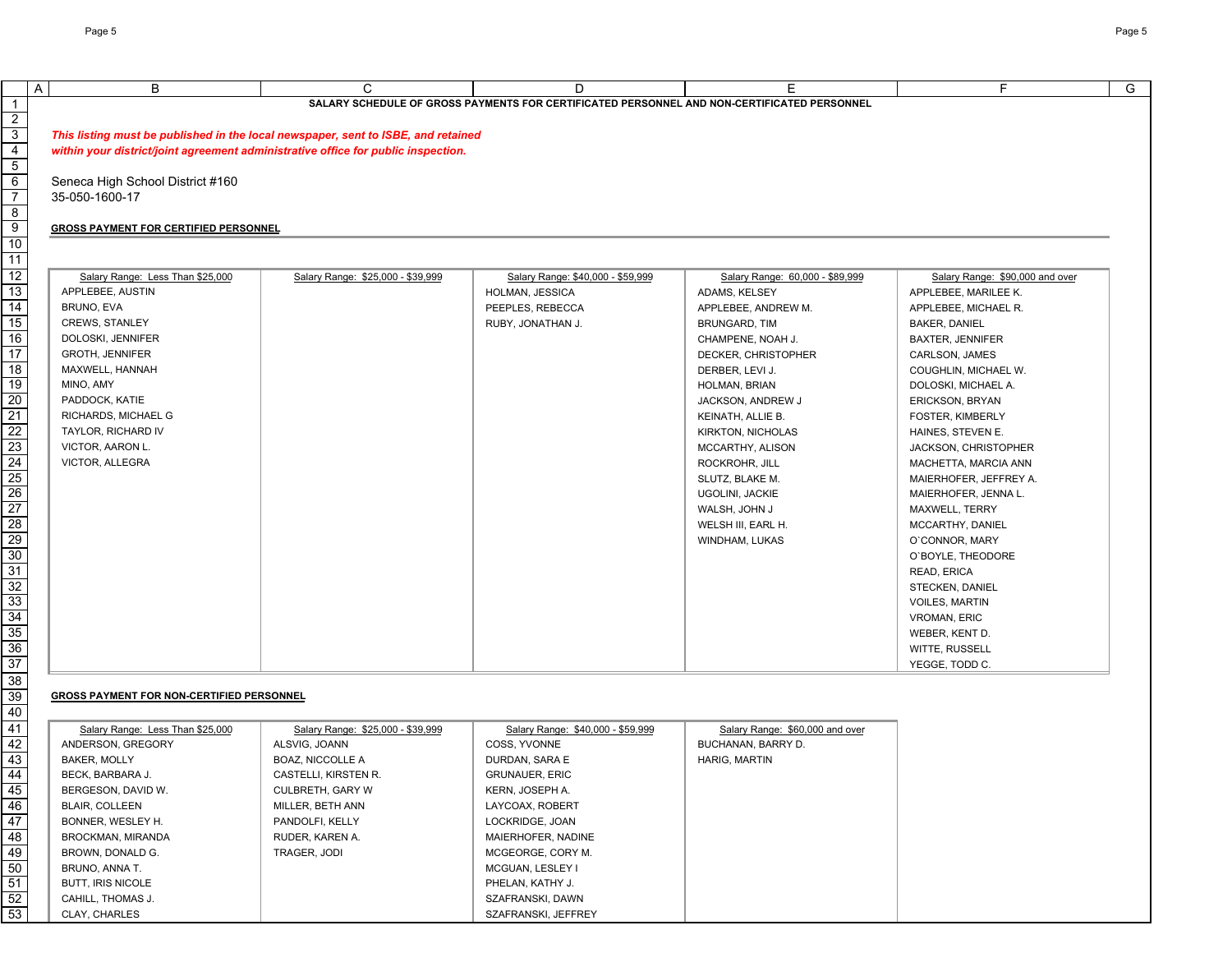|     | $\mathsf{A}$ | B                       | $\mathbf C$ | D | E. | F. | $\overline{G}$ |
|-----|--------------|-------------------------|-------------|---|----|----|----------------|
| 54  |              | CLOUSE, SHEILA          |             |   |    |    |                |
| 55  |              | COOKE, KATHLEEN J.      |             |   |    |    |                |
| 56  |              | CULBRETH, GILLIAN R.    |             |   |    |    |                |
| 57  |              | DOLOSKI, CALEB K.       |             |   |    |    |                |
| 58  |              | DRAZKOWSKI, JO NELL     |             |   |    |    |                |
| 59  |              | DZIEDZIC, JULIE         |             |   |    |    |                |
| 60  |              | ELLIS, CARTER J.        |             |   |    |    |                |
| 61  |              | ERICKSON, GARY W.       |             |   |    |    |                |
| 62  |              | EVANS, DOUGLAS R.       |             |   |    |    |                |
| 63  |              | FERGUSON, MECHTHILD     |             |   |    |    |                |
| 64  |              | GOULD, STACEY M         |             |   |    |    |                |
| 65  |              | GREVE, LEXI             |             |   |    |    |                |
| 66  |              | <b>GRIFFIN, ALLISON</b> |             |   |    |    |                |
| 67  |              | HARDIN, PHILLIP         |             |   |    |    |                |
| 68  |              | HARTWIG, KENNEDY C.     |             |   |    |    |                |
| 69  |              | HOUCHIN, AMANDA M       |             |   |    |    |                |
| 70  |              | HOUCHIN, KIRK A.        |             |   |    |    |                |
| 71  |              | IZZARELLI, GINA         |             |   |    |    |                |
| 72  |              | JOHNSON, JAMES          |             |   |    |    |                |
| 73  |              | KLUZEK, JAMES J.        |             |   |    |    |                |
| 74  |              | KOVAL, JOHN             |             |   |    |    |                |
| 75  |              | LONG, DALE              |             |   |    |    |                |
| 76  |              | MAIERHOFER, ROBERT J.   |             |   |    |    |                |
| 77  |              | MISENER, KEVIN          |             |   |    |    |                |
| 78  |              | NEIMANN, SHERRY D.      |             |   |    |    |                |
| 79  |              | NEUMANN, REBECCA M.     |             |   |    |    |                |
| 80  |              | NORTON, STACY           |             |   |    |    |                |
| 81  |              | O'BOYLE, CAITLYN R.     |             |   |    |    |                |
| 82  |              | O'KRAY, MICHAEL         |             |   |    |    |                |
| 83  |              | OBOYLE, CREIGHTON       |             |   |    |    |                |
| 84  |              | OGDEN, FRANCES A.       |             |   |    |    |                |
| 85  |              | PAULSON, CHAD           |             |   |    |    |                |
| 86  |              | RANEY, KAREN            |             |   |    |    |                |
| 87  |              | ROBERTSON, AMBER L      |             |   |    |    |                |
| 88  |              | ROBINSON, LYDA          |             |   |    |    |                |
| 89  |              | SANGSTON, KENNETH       |             |   |    |    |                |
| 90  |              | SANGSTON, LUKE          |             |   |    |    |                |
| 91  |              | SCHAIBLEY, AUSTIN       |             |   |    |    |                |
| 92  |              | SCHAIBLEY, RACHAEL M    |             |   |    |    |                |
| 93  |              | SHREVE, ALEXANDER C.    |             |   |    |    |                |
| 94  |              | SMITH, ANDREA           |             |   |    |    |                |
| 95  |              | STENZEL, JEFF D.        |             |   |    |    |                |
| 96  |              | SUPP, KIMBERLY K.       |             |   |    |    |                |
| 97  |              | TERRY, AVA S.           |             |   |    |    |                |
| 98  |              | THRUN, WILLIAM A.       |             |   |    |    |                |
| 99  |              | VROMAN, AMBER R.        |             |   |    |    |                |
| 100 |              | WALSH, JODI             |             |   |    |    |                |
| 101 |              | WEBER, MARGI            |             |   |    |    |                |
| 102 |              | WESTMORELAND, BRENDA    |             |   |    |    |                |
| 103 |              | WIDMAN, ISABELLA R.     |             |   |    |    |                |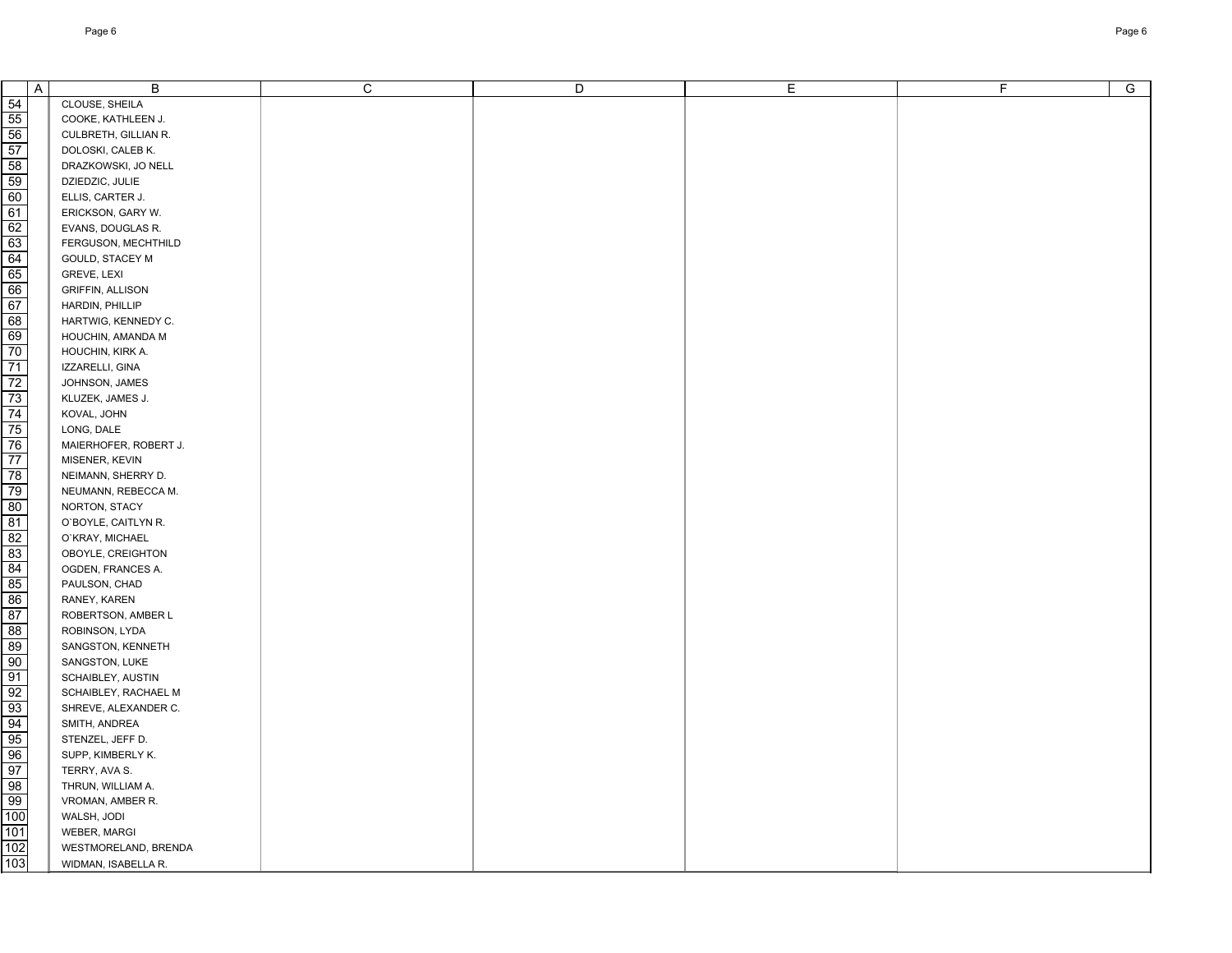|                 | Α                                                                                                                                                                     | B                | C | D                                 | E                |
|-----------------|-----------------------------------------------------------------------------------------------------------------------------------------------------------------------|------------------|---|-----------------------------------|------------------|
| -1              | Payments over \$2,500, excluding wages and salaries.                                                                                                                  |                  |   |                                   |                  |
| $\overline{2}$  |                                                                                                                                                                       |                  |   |                                   |                  |
| $\mathbf{3}$    | This listing must be published in the local newspaper, sent to ISBE, and<br>retained within your district/joint agreement administrative office for public inspection |                  |   |                                   |                  |
| $\overline{4}$  |                                                                                                                                                                       |                  |   |                                   |                  |
| 5               | <b>Seneca High School District #160</b>                                                                                                                               |                  |   |                                   |                  |
| 6               | 35-050-1600-17                                                                                                                                                        |                  |   |                                   |                  |
| $\overline{7}$  | Person, Firm, or Corporation                                                                                                                                          | Aggregate Amount |   | Person, Firm, or Corporation      | Aggregate Amount |
| 8               | BLUE CROSS BLUE SHIELD OF ILLINOIS                                                                                                                                    | 1,081,420        |   | DEARBORN LIFE INSURANCE COMPANY   | 9,336            |
| $\overline{9}$  | AMALGAMATED BANK OF CHICAGO                                                                                                                                           | 963,050          |   | Riddell All American C            | 9,224            |
| 10              | FIRST MIDWEST BANK/IL.                                                                                                                                                | 646,397          |   | FOUR POINT O                      | 9,144            |
| 11              | TEACHERS RETIREMENT SYS.                                                                                                                                              | 417,269          |   | Caseys Gen                        | 8,963            |
| 12              | <b>FIRST MIDWEST BANK/IL</b>                                                                                                                                          | 330,331          |   | BRANDT EXCAVATING INC.            | 8,800            |
| 13              | <b>BMO HARRIS BANK</b>                                                                                                                                                | 292,525          |   | MERRIMAC SOLUTIONS, INC           | 8,558            |
| 14              | ILLINOIS DEPT. OF REVENUE                                                                                                                                             | 269,664          |   | <b>IFIBER</b>                     | 8,400            |
| 15              | MVK ELEM DISTRICT 2C                                                                                                                                                  | 208,212          |   | KLEIN THORPE JENKINS LTD.         | 8,347            |
| 16              | <b>CONSTELLATION NEW ENERGY INC</b>                                                                                                                                   | 201,178          |   | POWERSCHOOL GROUP LLC             | 8,337            |
| 17              | OMNI U.S.                                                                                                                                                             | 174,218          |   | Seneca Ace Hardware               | 8,331            |
| 18              | SOUND INC                                                                                                                                                             | 163,813          |   | REFLECTIVE LEARNING LLC           | 8,250            |
| 19              | ILLINOIS MUNICIPAL RETIREMENT FUND                                                                                                                                    | 162,628          |   | SHS YEARBOOK                      | 8,250            |
| $\overline{20}$ | <b>LEAF</b>                                                                                                                                                           | 120,446          |   | Ir Industrial                     | 7,880            |
| 21              | FIRST MIDWEST BANK/SENECA BRANCH                                                                                                                                      | 104,667          |   | <b>RIVER CITY WASTE SERVICES</b>  | 7,761            |
| $\overline{22}$ | <b>GRUNDY BANK</b>                                                                                                                                                    | 101,604          |   | NAVIANCE, INC.                    | 7,618            |
| 23              | T.H.I.S-TRS INSURANCE                                                                                                                                                 | 98,166           |   | Qualified Hardware.Com            | 7,333            |
| 24              | PRAIRIE STATE INSURANCE COOPERATI                                                                                                                                     | 97,369           |   | MCGRAW HILL CO., THE              | 7,300            |
| $\overline{25}$ | ELIM CHRISTIAN SERVICES                                                                                                                                               | 84,466           |   | COCA-COLA REFRESHMENTS            | 7,252            |
| 26              | VILLAGE OF SENECA                                                                                                                                                     | 77,478           |   | Hudl                              | 7,049            |
| 27              | <b>LEASE</b>                                                                                                                                                          | 70,266           |   | SENECA HIGH STAFF UNION           | 6,866            |
| $\overline{28}$ | AMITA GLENOAKS SCHOOL                                                                                                                                                 | 69,566           |   | <b>CORRECT ELECTRIC INC</b>       | 6,764            |
| 29              | KOHL WHOLESALE                                                                                                                                                        | 63,057           |   | Morris Country Club               | 6,603            |
| 30              | DELTA DENTAL - RISK                                                                                                                                                   | 62,262           |   | SENECA HS DISTRICT                | 6,556            |
| 31              | CDW GOVERNMENT, INC                                                                                                                                                   | 56,747           |   | <b>IASB</b>                       | 6,337            |
| $\overline{32}$ | CENTRAL STATES BUS SALES, INC                                                                                                                                         | 56,111           |   | THE MUSIC SHOPPE                  | 5,955            |
| 33              | <b>WOLD ARCHITECTS AND ENGINEERS</b>                                                                                                                                  | 55,027           |   | Fisher Auto Parts 316             | 5,907            |
| 34              | GRUNDY CO SPECIAL ED COOP                                                                                                                                             | 48,645           |   | ALS BODY SHOP INC                 | 5,868            |
| 35              | RUYLE MECHANICAL SERVICES, INC                                                                                                                                        | 46,733           |   | Seneca Foods                      | 5,791            |
| 36              | HOMETOWN NATIONAL BANK                                                                                                                                                | 45,751           |   | Level 42 Sports                   | 5,763            |
| 37              | CONSTELLATION NATURAL GAS LLC                                                                                                                                         | 45,353           |   | <b>GRUNDY AREA VOC.CENTER</b>     | 5,098            |
| 38              | IMPREST I - EDUC.                                                                                                                                                     | 44,044           |   | <b>FAIRCOM</b>                    | 5,000            |
| 39              | Amzn Mktp Us                                                                                                                                                          | 39,805           |   | <b>GLOBAL WATER TECHNOLOGIES</b>  | 5,000            |
| 40              | PENSERV PLAN SERVICES, INC.                                                                                                                                           | 36,398           |   | <b>CENTRAL ILLINOIS PRODUCE</b>   | 4,869            |
| 41              | <b>GRAINCO FS INC</b>                                                                                                                                                 | 34,637           |   | KIDZ KORRAL EDUCATION CENTER, INC | 4,650            |
| 42              | <b>Bsn Sports Llc</b>                                                                                                                                                 | 30,726           |   | Sams Club                         | 4,624            |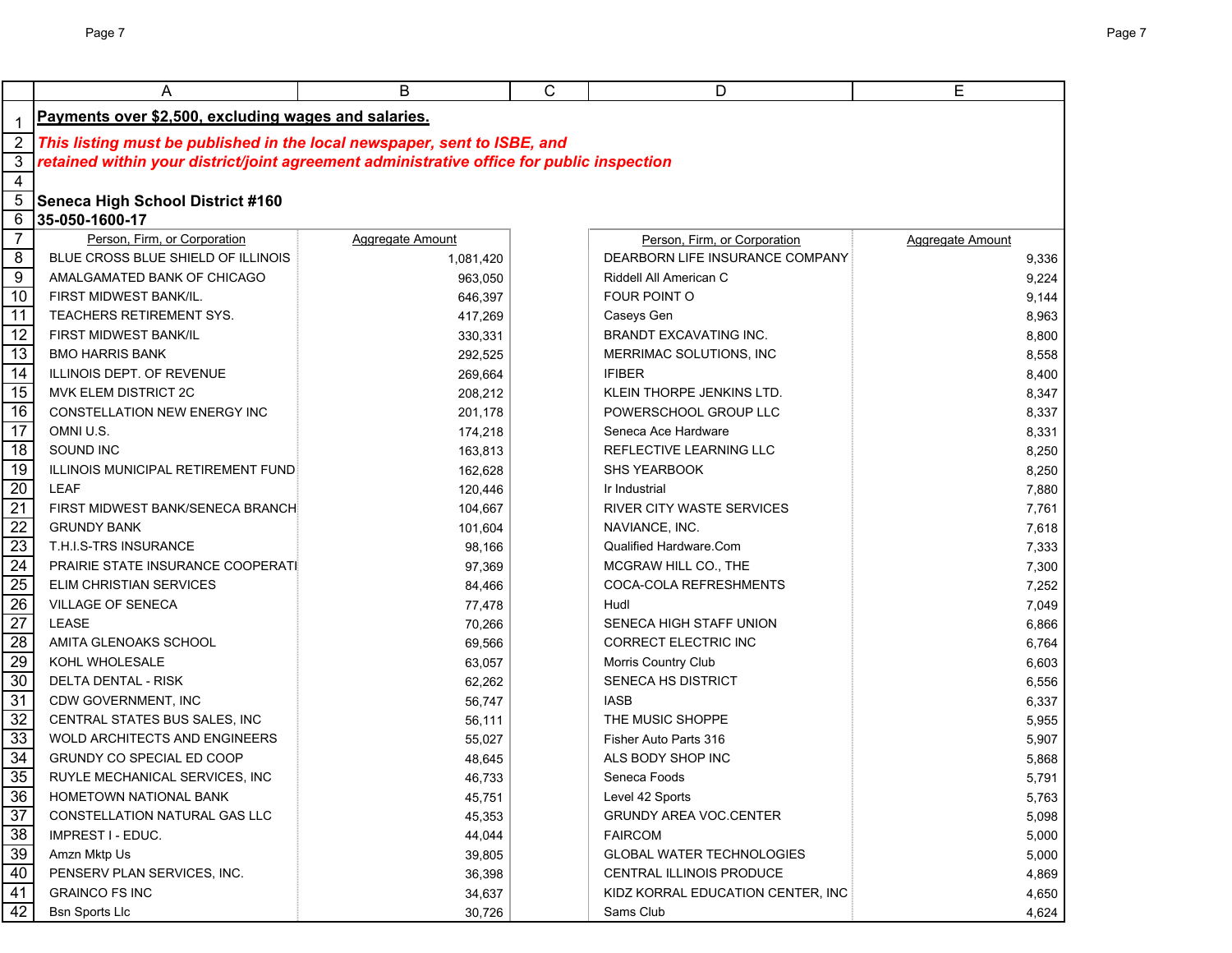|                 | A                                       | $\overline{B}$ | $\overline{C}$ | D                                | E     |
|-----------------|-----------------------------------------|----------------|----------------|----------------------------------|-------|
| 43              | <b>CRESCENT ELECTRIC SUPPLY COMPANY</b> | 30,191         |                | Customink Llc                    | 4,567 |
| 44              | <b>JW ASSOCIATES</b>                    | 27,629         |                | Paypal                           | 4,553 |
| 45              | M&O ENVIRONMENTAL COMPANY               | 27,600         |                | <b>INDIAN OAKS ACADEMY</b>       | 4,483 |
| 46              | THE HOME DEPOT PRO                      | 26,445         |                | EICHENAUER SERVICES, INC.        | 4,470 |
| 47              | <b>TEACHERS RETIREMENT SYS</b>          | 26,323         |                | <b>HAGENBUCH, KATE</b>           | 4,455 |
| $\overline{48}$ | ATI PHYSICAL THERAPY INVOICING          | 25,500         |                | CORNERSTONE ENERGY GROUP INC     | 4,398 |
| 49              | RIVAL5 TECHNOLOGIES CORP                | 25,297         |                | MEDCO SUPPLY CO.                 | 4,364 |
| 50              | SENECA EDUC ASSOC.                      | 24,990         |                | <b>CAMELOT EDUCATION</b>         | 4,310 |
| 51              | STOTT CONTRACTING LLC                   | 24,751         |                | <b>SHAW MEDIA</b>                | 4,162 |
| 52              | <b>VISION SERVICE PLAN</b>              | 24,248         |                | Bp                               | 4,114 |
| 53              | AUTOMOTIVE EQUIPMENT SPECIALISTS        | 21,852         |                | LOCKRIDGE, CAROLYN               | 4,000 |
| 54              | <b>QUAKA TRUCKING &amp; EXCAVATING</b>  | 20,327         |                | <b>NICOR</b>                     | 3,882 |
| 55              | <b>BOJANGLE TECH</b>                    | 19,833         |                | MORRIS HIGH SCHOOL DIST#101      | 3,728 |
| $\overline{56}$ | S.E.A.L. SOUTH INC                      | 19,518         |                | <b>VETERANS FLOORS INC</b>       | 3,560 |
| $\overline{57}$ | <b>GEHRKE CONSTRUCTION, INC.</b>        | 19,400         |                | <b>HOBART SERVICE</b>            | 3,504 |
| $\overline{58}$ | <b>BLICK ART MATERIALS</b>              | 17,048         |                | DUDE SOLUTIONS, INC              | 3,494 |
| 59              | NIXON INSURANCE AGENCY                  | 16,270         |                | Wal-Mart                         | 3,489 |
| 60              | <b>BURRIS EQUIPMENT</b>                 | 15,430         |                | SNOWDANCE ENTERPRISES            | 3,465 |
| 61              | <b>WHITT LAW LLC</b>                    | 15,339         |                | EDUCATIONAL FOUNDATION OF SENECA | 3,465 |
| 62              | COMMUNITY UNIT SCHOOL DISTRICT NO       | 15,076         |                | Rp Lumber                        | 3,382 |
| 63              | JOHANNES BUS SERVICE, INC               | 14,931         |                | Garveys Office Product           | 3,375 |
| 64              | Amazon.Com                              | 14,052         |                | LENOVO (UNITED STATES) INC       | 3,329 |
| 65              | <b>HEARTLINE FITNESS SYSTEMS</b>        | 13,677         |                | AUTOMATIC FIRE SYSTEMS, INC.     | 3,286 |
| 66              | DRESBACH DISTRIBUTING CO                | 13,434         |                | Illinois Ffa Assc                | 3,250 |
| 67              | Varsity Spirit Clothin                  | 13,065         |                | REGIONAL OFFICE OF EDUCATION #35 | 3,250 |
| 68              | SENECA FFA CHAPTER                      | 12,809         |                | Carolina Biologic Supp           | 3,235 |
| 69              | CENGAGE LEARNING INC./GALE              | 12,494         |                | <b>DELL TECHNOLOGIES</b>         | 3,226 |
| 70              | <b>BLUEVOYANT LLC</b>                   | 12,000         |                | <b>Rental Pros</b>               | 3,200 |
| $\overline{71}$ | <b>KONE CHICAGO</b>                     | 11,955         |                | J.W. Pepper                      | 3,142 |
| $\overline{72}$ | Menards                                 | 11,819         |                | THE CHEESE SHOP & DELI           | 3,105 |
| $\overline{73}$ | <b>GORENZ &amp; ASSOCIATES LTD</b>      | 11,200         |                | <b>ILLINOIS TRUCK EQUIPMENT</b>  | 2,850 |
| $\overline{74}$ | <b>FRANK PAXTON LUMBER</b>              | 11,193         |                | In New Level Enterpri            | 2,830 |
| 75              | NORTHERN ILLINOIS UNIVERSITY            | 10,800         |                | HUTCHERSON, YOLANDA              | 2,783 |
| 76              | <b>VERIZON WIRELESS</b>                 | 10,154         |                | Crisisgo, Inc                    | 2,650 |
| $\overline{77}$ | HILLMANN PED THERAPY P.C.               | 10,083         |                | ET PADDOCK ENTERPRISES, INC      | 2,645 |
| 78              | WALSWORTH PUBLISHING CO.                | 10,000         |                | LOCKAS, BREANNE                  | 2,551 |
| 79              | <b>ILLINI POWER PRODUCTS</b>            | 9,665          |                | <b>COLLEGE BOARD</b>             | 2,550 |
| 80              | SAVVAS LEARNING COMPANY LLC             | 9,646          |                | Il Vo Ag Teachers                | 2,508 |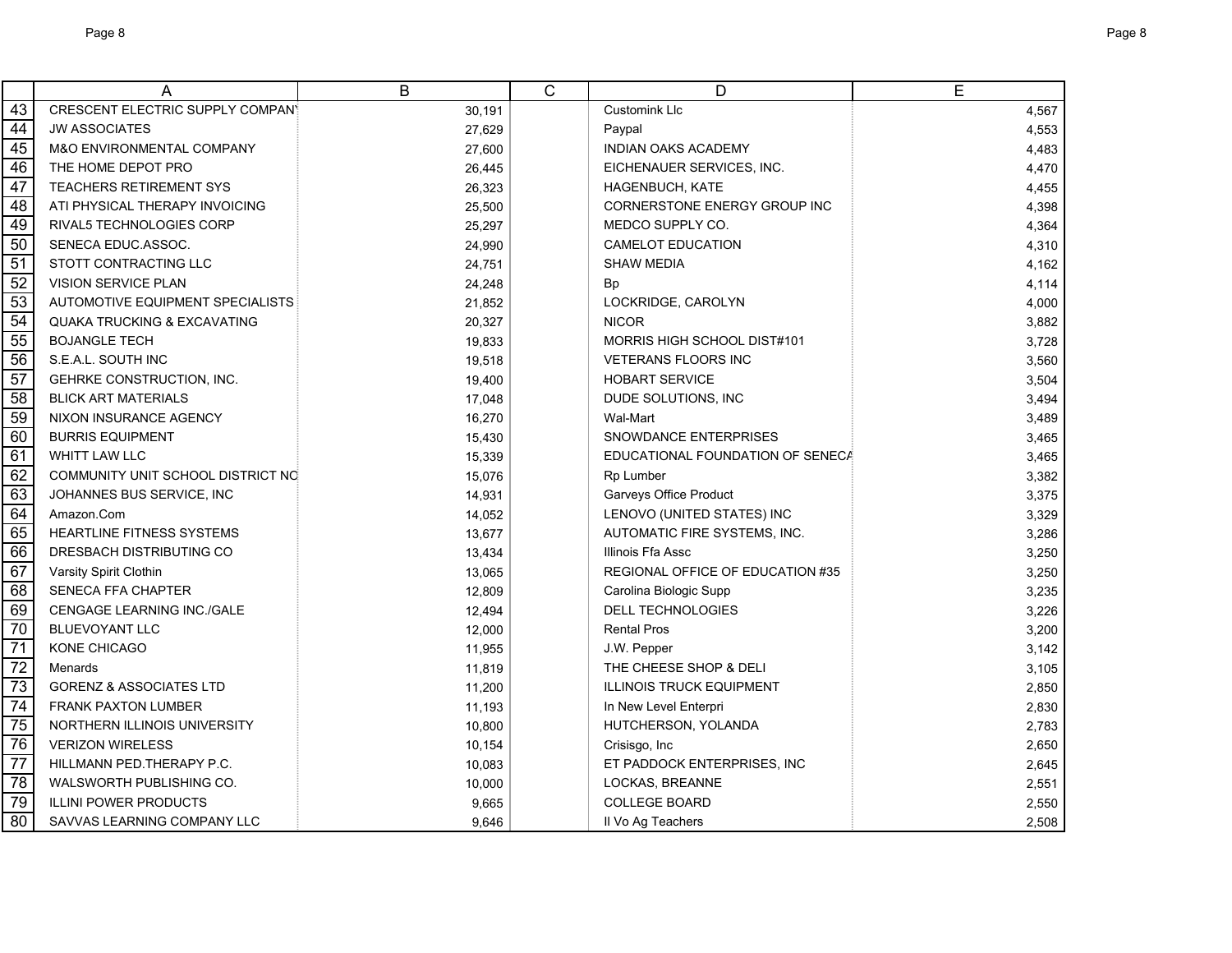|                                  | ΙA<br>B                                                              | C                | D<br>Е                                                         | F                       |
|----------------------------------|----------------------------------------------------------------------|------------------|----------------------------------------------------------------|-------------------------|
| $\mathbf{1}$                     |                                                                      |                  | PAYMENTS TO PERSON, FIRM, OR CORPORATION OF \$1,000 TO \$2,500 |                         |
| $\overline{2}$                   |                                                                      |                  |                                                                |                         |
| $\overline{3}$                   | This listing must be sent to ISBE and retained within your           |                  |                                                                |                         |
| $\overline{4}$<br>$\overline{5}$ | district/jointagreement administrative office for public inspection. |                  |                                                                |                         |
| $\,6\,$                          | <b>Seneca High School District #160</b>                              |                  |                                                                |                         |
| $\overline{7}$                   | 35-050-1600-17                                                       |                  |                                                                |                         |
| $\overline{8}$                   |                                                                      |                  |                                                                |                         |
| $\overline{9}$                   | Payments of \$1,000 to \$2,500, excluding wages and salaries         |                  |                                                                |                         |
| 10                               |                                                                      |                  |                                                                |                         |
| $\overline{11}$                  | Person, Firm, or Corporation                                         | Aggregate Amount | Person, Firm, or Corporation                                   | <b>Aggregate Amount</b> |
| 12                               | Teambuildr, Llc                                                      | 1,000            | <b>WASTE MANAGEMENT</b>                                        | 1,536                   |
| 13                               | <b>ISOLVED BENEFIT SERVICES</b>                                      | 1,015            | Sq Bbq & Baker                                                 | 1,539                   |
| 14                               | Sq Moments Hq                                                        | 1,031            | Smy Industries                                                 | 1,545                   |
| 15                               | Opc Illinois Valley Cc                                               | 1,080            | SPARE WHEELS TRANSPORTATION CO, INC                            | 1,590                   |
| 16                               | MILLER TREE SERVICE                                                  | 1,100            | <b>FRONTLINE TECHNOLOGIES</b>                                  | 1,600                   |
| 17                               | Aed Superstore                                                       | 1,108            | Shanley Tv Center                                              | 1,624                   |
| 18                               | AT&T U-VERSE                                                         | 1,125            | <b>American Red Cross</b>                                      | 1,665                   |
| 19                               | Shorewood Home & Auto                                                | 1,136            | ALPHA BAKING COMPANY                                           | 1,691                   |
| 20                               | <b>NCPERS GROUP LIFE INS</b>                                         | 1,152            | Learning Ally                                                  | 1,698                   |
| 21                               | The II Assoc Of School                                               | 1,157            | <b>BATTLE TESTED FOUNDATION</b>                                | 1,700                   |
| 22                               | ARROW SALES & SERVICE INC                                            | 1,188            | Farm & Fleet Of Ottawa                                         | 1,726                   |
| 23                               | NORTHWESTERN MEDICINE                                                | 1,195            | PIONEER ATHLETICS                                              | 1,735                   |
| 24                               | K-Log, Inc.                                                          | 1,199            | <b>Music Theatre Intl</b>                                      | 1,775                   |
| 25                               | <b>SENECA AMBULANCE</b>                                              | 1,200            | <b>ENDZONE CAMERA</b>                                          | 1,800                   |
| $26\,$                           | FOLLETT SCHOOL SOLUTIONS INC                                         | 1,200            | <b>MARCIA BRENNER ASSOCIATES</b>                               | 1,815                   |
| 27                               | SWIFTREACH NETWORKS, LLC                                             | 1,210            | Illinois Principals As                                         | 1,844                   |
| 28                               | Super Duper Publicatio                                               | 1,210            | CULLIGAN AQUA SOLUTIONS INC.                                   | 1,845                   |
| 29                               | <b>TALX UC EXPRESS</b>                                               | 1,228            | <b>Tpm Stems</b>                                               | 1,904                   |
| 30                               | Sublime Wear Usa                                                     | 1,247            | Neff Ar                                                        | 1,955                   |
| 31                               | <b>TRACK SURFACES COMPANY</b>                                        | 1,250            | LASALLE CO. COLLECTOR                                          | 1,961                   |
| 32                               | <b>Wilderness Hotel</b>                                              | 1,253            | MENCONI TERRAZZO LLC                                           | 1,982                   |
| 33                               | N <sub>2y</sub> Llc                                                  | 1,275            | <b>FES</b>                                                     | 2,000                   |
| 34                               | Illinois Truck &equipm                                               | 1,281            | PITNEY BOWES PURCHASE POWER                                    | 2,000                   |
| 35                               | PROSPERO, ROCHELLE                                                   | 1,299            | <b>SUSAN BARLOW</b>                                            | 2,000                   |
| 36                               | THE FAMILY TACO BUFFET & TAQUIZAS MARO'S                             | 1,320            | TURNITIN, LLC                                                  | 2,000                   |
| $\overline{37}$                  | Ssi School Specialty                                                 | 1,350            | <b>WOODSHOP REPAIR LLC</b>                                     | 2,025                   |
| 38<br>39                         | THERAPY CARE<br>Vex Robotics Inc                                     | 1,350<br>1,369   | SIGNING ONLINE LLC<br><b>AFLAC</b>                             | 2,060<br>2,076          |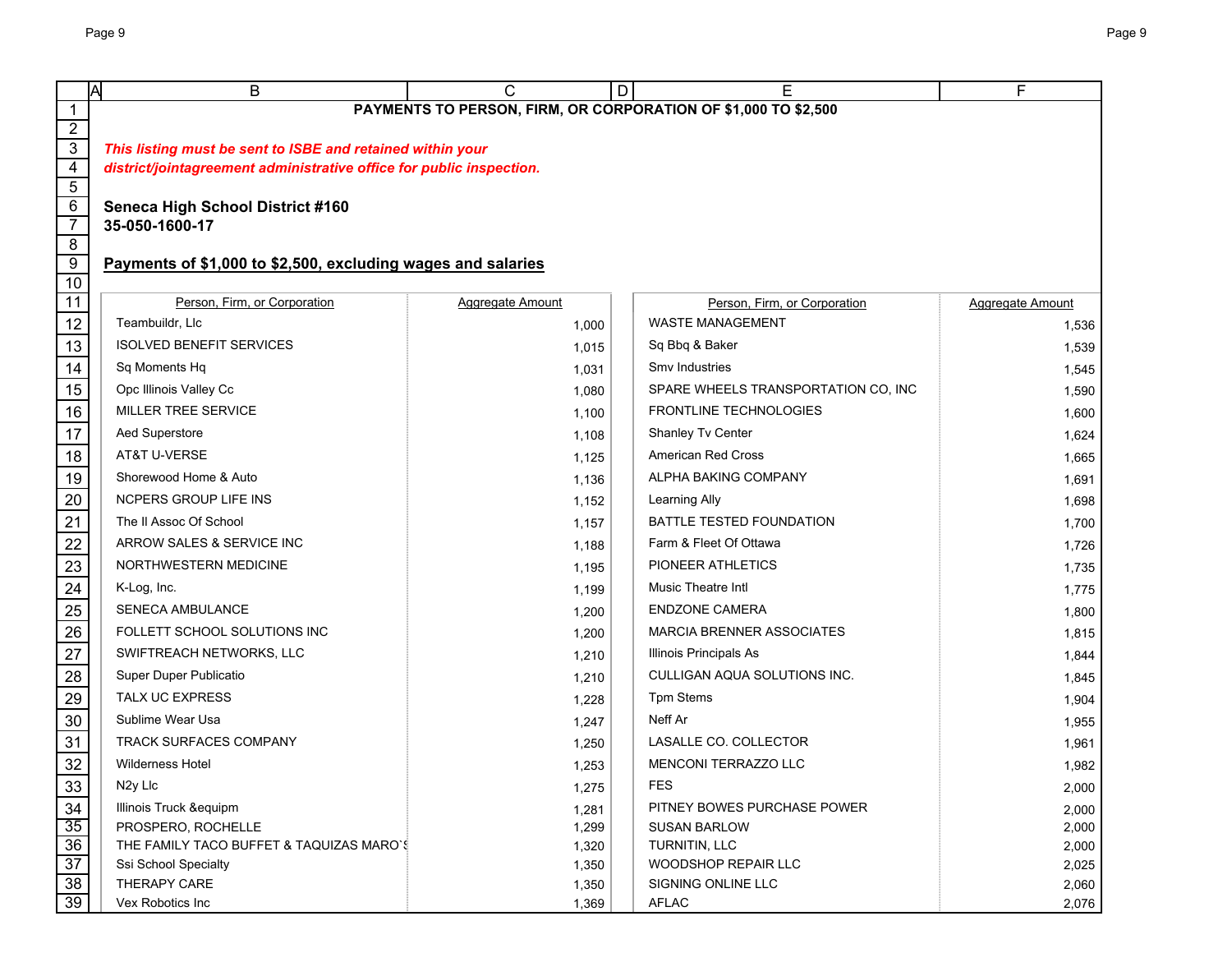|    | В                                  |       | D |                               |       |
|----|------------------------------------|-------|---|-------------------------------|-------|
| 40 | Zoro Tools Inc                     | 1,376 |   | Bestbuycom                    | 2,080 |
| 41 | Teacherspayteachers.Co             | 1,392 |   | Flinn Scientific Inc          | 2,122 |
| 42 | <b>REDS TRUCK REPAIR</b>           | 1,392 |   | Airgas Usa, Llc               | 2.214 |
| 43 | <b>BUADO, LYNDSEY</b>              | 1,400 |   | Herff Jones Schol 7900        | 2,240 |
| 44 | <b>CORRECT MONITORING SERVICES</b> | 1.440 |   | ROBBINS SCHWARTZ              | 2,250 |
| 45 | Techniweld Usa Llc                 | 1.473 |   | WALLACE GRADE SCHOOL DIST 195 | 2,310 |
| 46 | The Hardwood Connectio             | 1.478 |   | ORKIN EXTERMINATING CO.       | 2,389 |
| 47 | Jostens Inc.                       | 1,485 |   | National Ffa Organizat        | 2,395 |
| 48 | <b>RCM LABORATORIES INC.</b>       | 1,500 |   | Gfs Store #0166               | 2,452 |
| 49 | Supplyhouse.Com                    | 1,504 |   | Six Flags Great Americ        | 2,471 |
| 50 | <b>SRAVTE</b>                      | 1,505 |   | <b>Beaver Tools</b>           | 2,500 |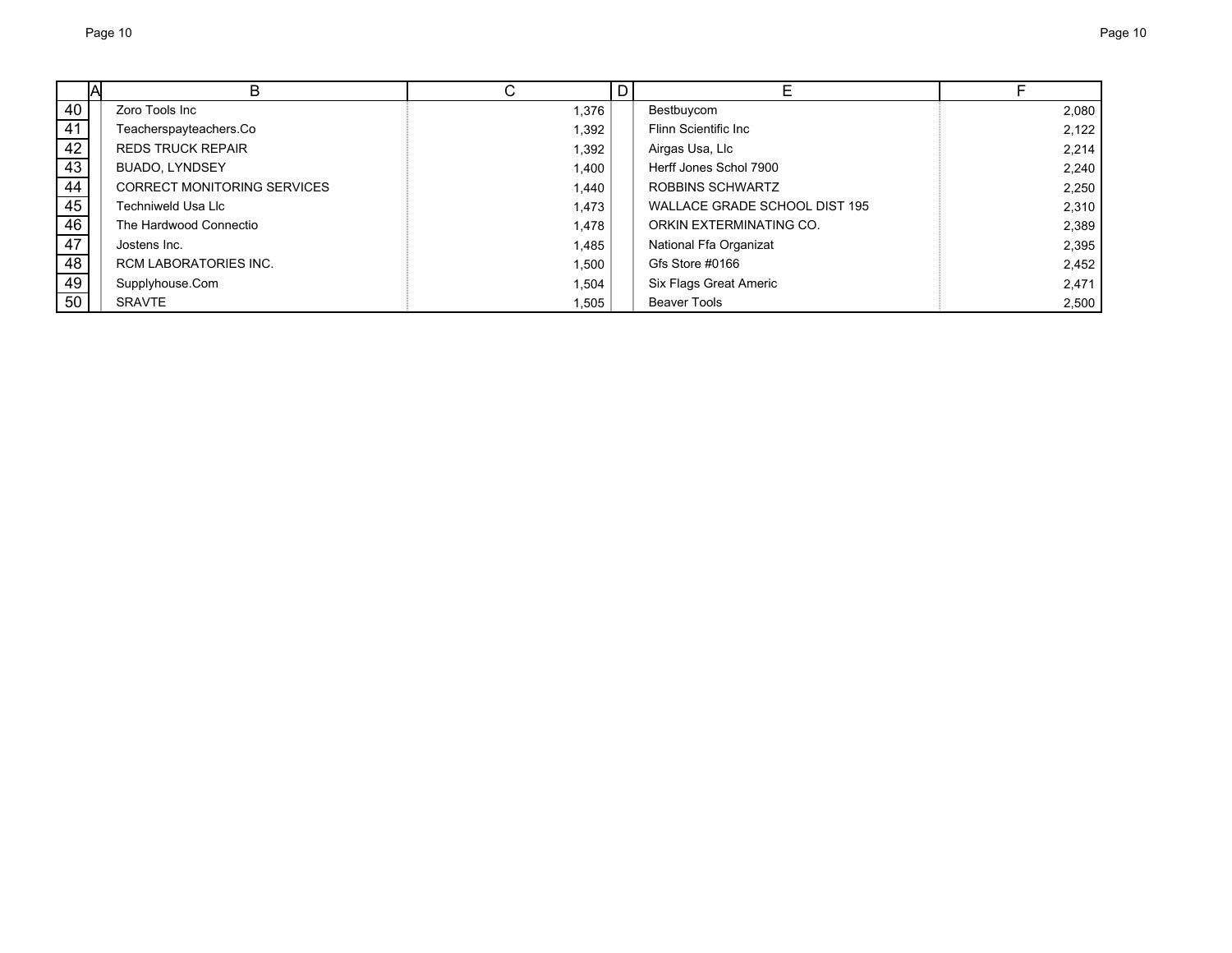|                 | Α<br>B                                                             | С                | D                                                          | E                |
|-----------------|--------------------------------------------------------------------|------------------|------------------------------------------------------------|------------------|
| $\mathbf{1}$    |                                                                    |                  | PAYMENTS TO PERSON, FIRM, OR CORPORATION OF \$500 TO \$999 |                  |
| $\overline{2}$  |                                                                    |                  |                                                            |                  |
| $\overline{3}$  | This listing must be retained within your district/joint agreement |                  |                                                            |                  |
| $\overline{4}$  | administrative office for public inspection.                       |                  |                                                            |                  |
| $\overline{5}$  |                                                                    |                  |                                                            |                  |
| $\frac{6}{7}$   | <b>Seneca High School District #160</b><br>35-050-1600-17          |                  |                                                            |                  |
| $\overline{8}$  |                                                                    |                  |                                                            |                  |
| $\overline{9}$  | Payments of \$500 to \$999, excluding wages and salaries.          |                  |                                                            |                  |
| $\overline{10}$ |                                                                    |                  |                                                            |                  |
| $\overline{11}$ | Person, Firm, or Corporation                                       | Aggregate Amount | Person, Firm, or Corporation                               | Aggregate Amount |
| 12              | Weissman Designs For D                                             | 510              | SHS POP FUND                                               | 700              |
| 13              | <b>Corleones Italian Res</b>                                       | 513              | Amsterdam Prnt & Litho                                     | 741              |
| 14              | Osf Center For Occ. He                                             | 517              | The Solar Biz Inc                                          | 747              |
| 15              | Nassp Product & Servic                                             | 518              | NATIONAL RESTAURANT ASSOCIATION                            | 750              |
| 16              | Il Fire Marshal Fee                                                | 537              | In Ident-A-Kid Srv Of                                      | 760              |
| 17              | Pitsco Inc                                                         | 544              | William V Macgill & Co                                     | 760              |
| 18              | <b>Dollar Tree</b>                                                 | 558              | <b>TEXTHELP</b>                                            | 770              |
| 19              | Ahwllc                                                             | 559              | Sp Sprinkler Supply                                        | 772              |
| 20              | Awl Pearson Education                                              | 561              | <b>Uline Ship Supplies</b>                                 | 788              |
| 21              | Rockler                                                            | 565              | Golden Rule Lumber                                         | 802              |
|                 | Usps Po 1671280360                                                 | 571              | THE SCOPE SHOPPE                                           | 805              |
| 22<br>23        | <b>Marathon Petro</b>                                              | 582              | <b>MORRIS HOSPITAL</b>                                     | 846              |
| $\frac{24}{5}$  | <b>Minooka Cleaners</b>                                            | 584              | PERFORMANCE PIPELINING INC                                 | 850              |
| 25              | Smartsign                                                          | 596              | SPECIALIZED DATA SYSTEMS                                   | 868              |
| 26              | APPLE INC.                                                         | 598              | <b>NARVICK BROS</b>                                        | 870              |
| 27              | <b>Technology Student Ass</b>                                      | 605              | Pomps Tire                                                 | 887              |
| 28              | Terracycle Regulated                                               | 606              | PDQ COM CORPORATION                                        | 900              |
| 29              | The Turf Team, Inc                                                 | 615              | <b>TRANSPORTATION WITH A PERSONAL TOUCH</b>                | 900              |
| 30              | <b>Remedia Publications</b>                                        | 621              | Ellison Educational Eq                                     | 917              |
| 31              | CINTAS FIRE 636525                                                 | 633              | Subway 17601                                               | 922              |
| 32              | Image Market                                                       | 636              | In Team Fitz Graphics                                      | 940              |
| 33              | <b>Dollar General</b>                                              | 658              | Wm Supercenter #844                                        | 947              |
| 34              | <b>BRANDT PRINTING INC.</b>                                        | 671              | <b>Illinois Foundation Ff</b>                              | 950              |
| 35              | SHELTON EXCAVATING                                                 | 678              | <b>ALLDATA</b>                                             | 975              |
| $\overline{36}$ | Sq Simian Brothers Cr                                              | 689              | Rouxbe Cooking School                                      | 1,000            |